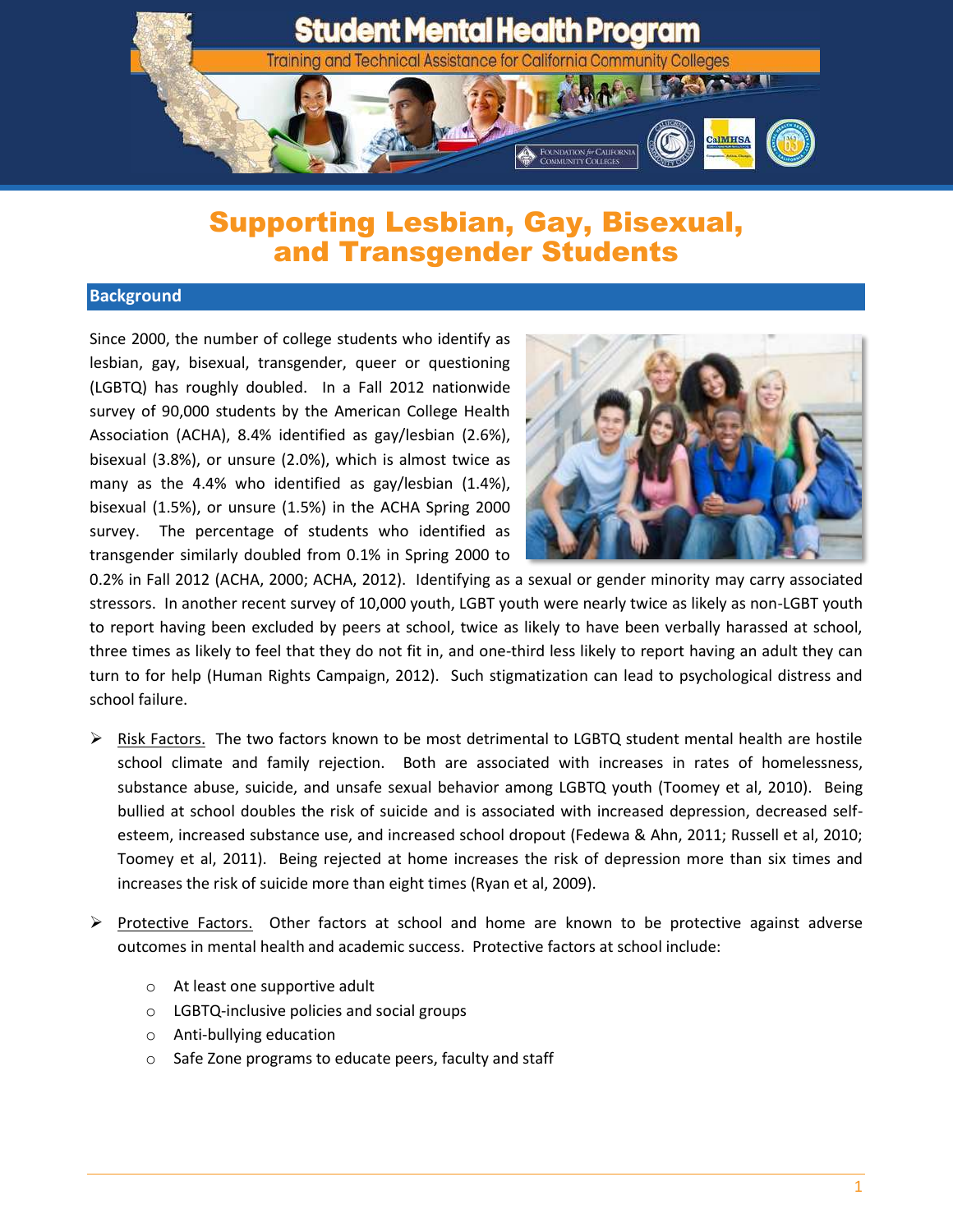Protective factors at home include exposure to fewer rejecting behaviors and experiencing more accepting behaviors, such as:

- $\circ$  Talking openly about sexuality and gender with the youth (thus removing secrecy)
- o Expressing affection so the youth knows they are loved
- o Supporting the youth's identity even if you feel uncomfortable
- o Advocating for the youth when society mistreats them
- o Joining Parents, Families, and Friends of Lesbians and Gays (PFLAG) or other support groups
- o Welcoming the youth's LGBTQ friends into the home (Ryan et al, 2009)

## **Resources and Support**

Several strategies can decrease risk and build resiliency among LGBTQ students, and resources are available to carry them out:

- $\triangleright$  Institutionalizing welcoming and inclusive policies and practices, and setting standards for appropriate behavior inside and outside the classroom.
	- o "LGBTQ On Campus" Online Training. Provided free of charge through the California Community Colleges Student Mental Health Program (CCC SMHP), two online suicide prevention training modules focused on LGBTQ students are available from Kognito Interactive, upon request, to all

California Community Colleges. The trainings use avatars and role playing simulations to educate students, faculty, and staff on the challenges faced by LGBTQ students, and on methods to create a more supportive environment for LGBTQ students at the collegiate level. Three interactive practice conversations are included so learners are better able to manage situations when



students are using biased language, understand the complexities of talking about sexual orientation and/or gender identity, and offer assistance and/or referrals to appropriate support services when LGBTQ students exhibit signs of distress.

In order to offer Kognito training, colleges need to participate in a one-hour consultation call to review overall readiness. If your California Community College has not yet participated in a consultation call, please apply online at [www.cccstudentmentalhealth.org](http://www.cccstudentmentalhealth.org/) or call (855) 304-1647. If you already have one or more Kognito trainings implemented, please contact the Program Director, Julie Spiegler, at [julie@kognito.com.](mailto:julie@kognito.com) Learn more about Kognito trainings available through the CCC Student Mental Health Program at [http://resources.kognito.com/ccc/trainings.](http://resources.kognito.com/ccc/trainings)

 $\circ$  Safe Zone Training. An essential contributor to positive youth development is access to a school environment that is safe, supportive, and does not tolerate the types of harassment and bullying that can cause long-lasting harm. Many campuses offer regularly scheduled, two- to three-hour sessions of "Safe Zone" training to raise awareness and understanding among faculty, staff and administrators about ways to become visible allies to LGBTQ students by making their living and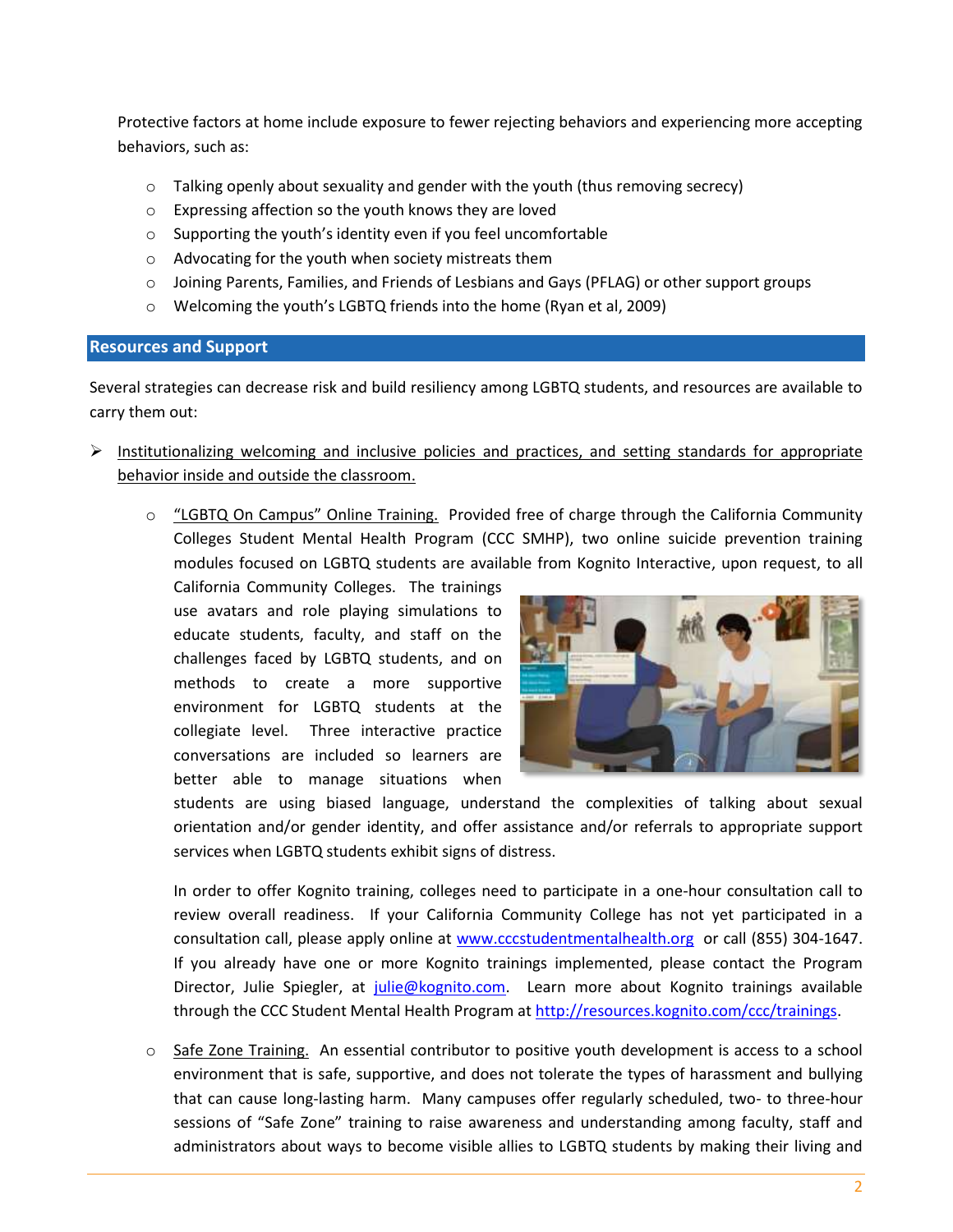learning environments more welcoming and safe. Complete Safe Zone training manuals can be downloaded for free at numerous campus websites and can be located in a simple web search under "Safe Zones Training Manual." The Advocates for Youth website provides an extensive online toolkit for creating Safe Zone workshops, complete with lesson plans and training elements, at [www.advocatesforyouth.org/component/content/article/608-creating-safe-space-for-glbtq](http://www.advocatesforyouth.org/component/content/article/608-creating-safe-space-for-glbtq-youth-a-toolkit)[youth-a-toolkit.](http://www.advocatesforyouth.org/component/content/article/608-creating-safe-space-for-glbtq-youth-a-toolkit)

Topics frequently covered in Safe Zone trainings include terminology, coming out, confidentiality, being an effective ally, and local resources. Participants who complete the training and choose to become an ally have the option of displaying a sign to designate their space as a Safe Zone, a first step in building resiliency among LGBTQ students on campus.



- o Transgender Law and Policy Institute. In addition to the stigma and harassment frequently experienced by lesbian, gay and bisexual students, transgender and gender-nonconforming students face additional legal and healthcare needs which need to be addressed for college campuses to be fully welcoming and inclusive. The Transgender Law and Policy Institute provides a useful summary of relevant considerations and data at [www.transgenderlaw.org/college/index.htm,](http://www.transgenderlaw.org/college/index.htm) including:
	- Colleges that prohibit discrimination based on gender identity or expression
	- **•** Colleges that provide gender-inclusive housing
	- Colleges that cover transition-related medical expenses under student health insurance
	- **Colleges that cover transition-related medical expenses under employee health insurance**
	- **Colleges that allow students to change their name and gender on campus records**

The website also publishes a "Transgender Checklist for Colleges and Universities" that covers additional vital concerns, including:

- Can students add a preferred name on university documents such as ID cards and class rosters?
- **Do forms asking about gender allow students to identify as transgender or something** other than either male or female?
- Does the campus provide access to gender-inclusive restrooms (single-stall, lockable, unisex), changing facilities, and single-person showers?
- Does the campus require gender-segregated organizations and programs to have policies and practices that enable transgender students to join, where appropriate and not limited by national organizational policies?
- Does the campus hire therapists and medical personnel who are knowledgeable about transgender concerns, and train existing staff to understand and be sensitive to the needs of transgender students?
- Does the campus require all Student Affairs staff, Public Safety officers, and other frontline personnel to attend a training session on transgender issues?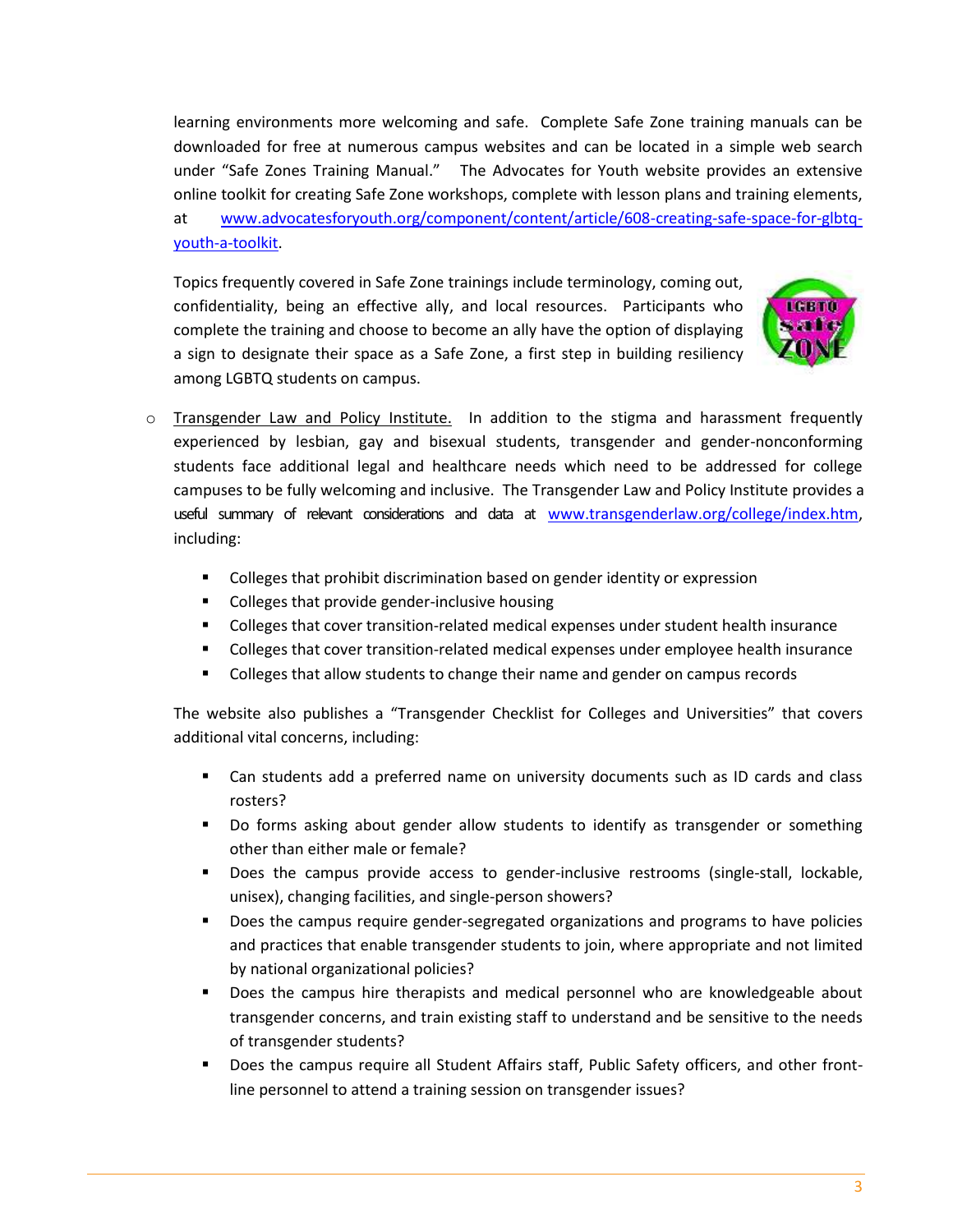Finally, "Best Practices to Support Transgender and Other Gender-Nonconforming Students" are provided to address nondiscrimination policy wording, gender data collection, name and gender changes, housing, bathrooms, and insurance coverage for transsexual-related psychotherapy, hormone replacement therapy, and gender confirmation surgeries.

- Providing comprehensive mental health referrals and support.
	- o Trevor Project Training Resources. For mental health service providers, educators, student leaders and other adults, the Trevor Project offers monthly webinars and cost-free face-to-face trainings. Similar to Safe Zone trainings, the **Trevor Ally** webinar creates dialogue around what it means to be an ally for LGBTQ youth by discussing appropriate terminology, coming out, and the environmental challenges LGBTQ youth frequently face. **CARE** webinars (**C**onnect, **A**ccept, **R**espond, and **E**mpower) provide more advanced training for providers, faculty and staff focused on suicide risk reduction, building resiliency, and best practices for creating positive environments for all youth. The CARE training is also available face-to-face by request across most of California at no cost to recipients. **Trevor Lifeguard Workshops for Youth** are available face-to-face by request to most areas in California, and provide basic education on sexual orientation and gender identity, the impacts of language and behavior, and suicide prevention skills to empower youth to respond as lifeguards to friends with suicide warning signs. For areas where Lifeguard Workshops are not available face-to-face, "Survival Kits" can be ordered for campus staff to facilitate building their own Lifeguard Workshops, and free quarterly webinars are provided on how best to use the Survival Kits. [www.thetrevorproject.org](http://www.thetrevorproject.org/)

## $\triangleright$  Reducing social isolation.

o LGBTQ Student Support Groups and Clubs. Many colleges host a variety of groups designed to help LGBTQ students connect with others, find support in the community, and engage in organizational and leadership development. Some are generally inclusive of all LGBTQ students, while others are organized around common areas of interest such as religion, activism, sports, or area of study. LGBTQ alumni clubs may also offer scholarships and mentoring services to current students. Check your local campus for available options, or visit [www.campuspride.org](http://www.campuspride.org/) for assistance.



o LGBTQ Programs, Resource Centers, and Housing. Campuses also may offer LGBTQ-specific programs of study, resource centers, and housing options that provide students interested in LGBTQ studies opportunities for academic and personal growth, and immersion in welcoming and inclusive environments.